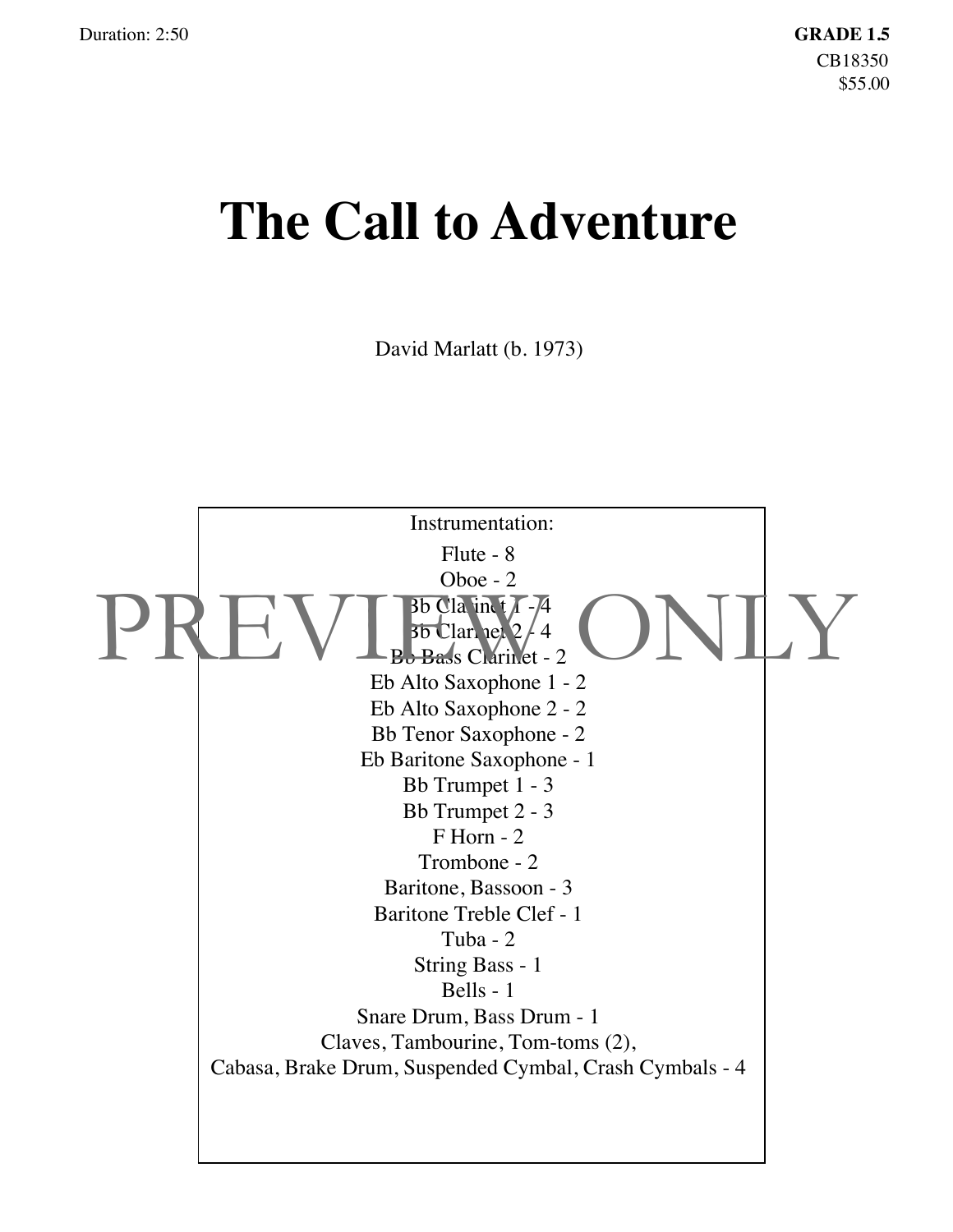#### PUBLICATIONS **EIGHTH NOTE**

### The Call to Adventure

#### David Marlatt

Adventures come in many forms - whether it be a Greek, Persian or Indian, etc. hero heading off on a mission or a sailor embarking on a dangerous trip across uncharted waters, the call to adventure is what gets it all started.

This piece is heroic and noble with many "characters" found along the way. Each section represents a new person, foe or obstacle that the hero must face. As an ensemble, you could discuss which section could represent which of these characters or situations.

Pay careful attention to the articulations and match them throughout the group. Really exaggerate the short shorts contrasting with slurs or tenutos. The lowest voices have the melody at several points throughout this piece so be sure to keep accompanying figures under that melody.

The brake drum (or anvil) should be stuck with a metal hammer to generate a real clanking sound.

# PREVIEW ONLY

David Marlatt has composed pieces for concert band, string orchestra, brass quintet, trumpet ensemble, piano, tuba and trumpet. His writing style is diverse and he has written for a wide range of difficulty levels from very young concert band to professional brass quintet. His jazz based trumpet ensemble pieces Groovy Vamp and A Coconut Named Alex have been well received by audiences everywhere and his concert band compositions are found on many contest lists. He has also arranged over 1000 pieces of repertoire from the Baroque to the Romantic eras such as Monteverdi madrigals, a large suite of music from Handel's Messiah, Largo from New World Symphony and even Mahler's First Symphony.

Mr. Marlatt is a trumpet player who obtained a music education degree from the University of Western Ontario, Canada. He was Principal Cornet in the Whitby Brass Band for 6 years and founder of the trumpet ensemble Trumpets in Style. As a performer, he has played in jazz bands, brass quintets, orchestras, concert bands, brass bands and period instrument ensembles.

> *Please contact the composer if you require any further information about this piece or his availability for commissioning new works and appearances.*

> > david@enpmusic.com

ISBN: 9781771575126 CATALOG NUMBER:CB18350 COST: \$55.00 DURATION: 2:50 DIFFICULTY RATING:GRADE 1.5 Concert Band

#### **www.enpmusic.com**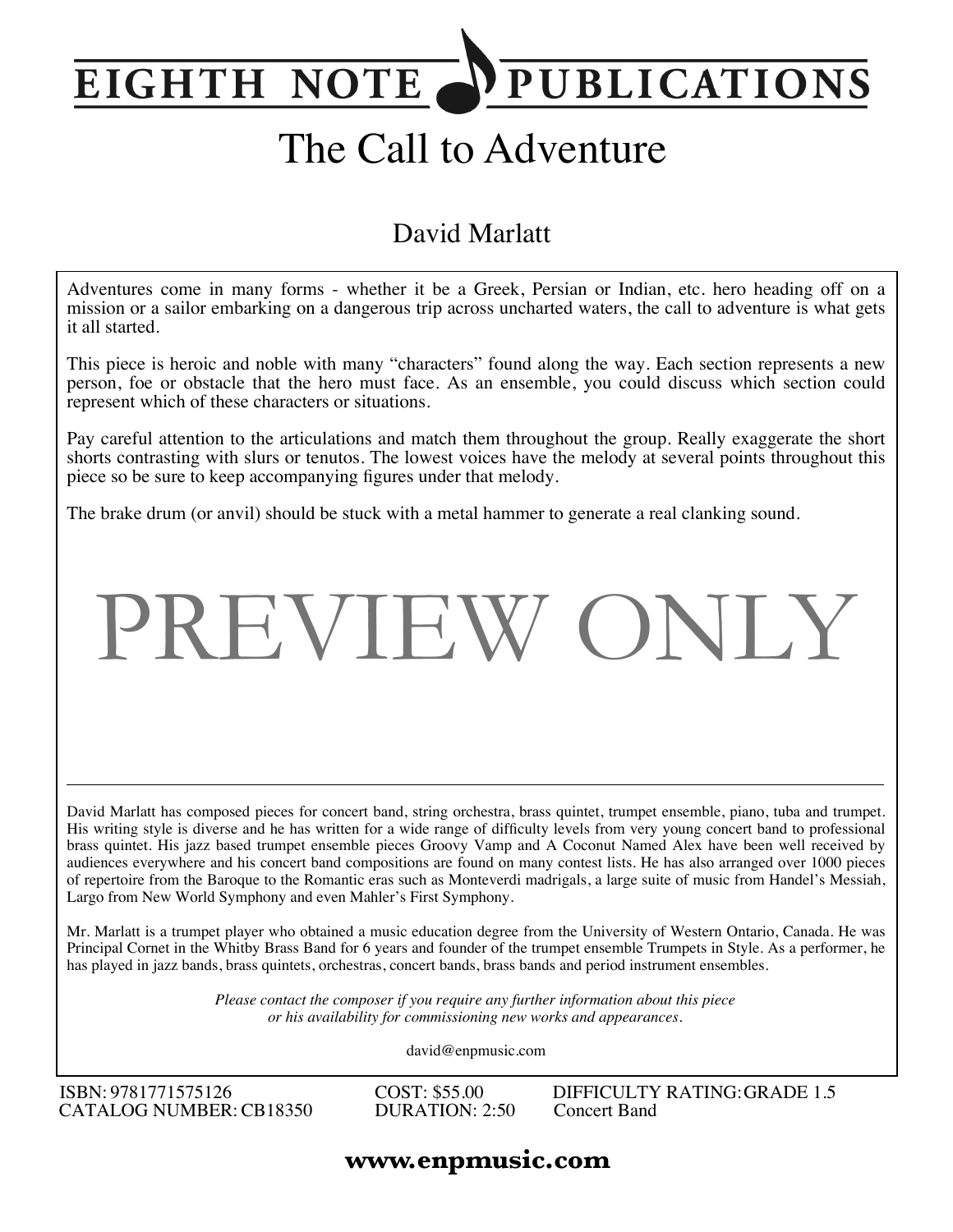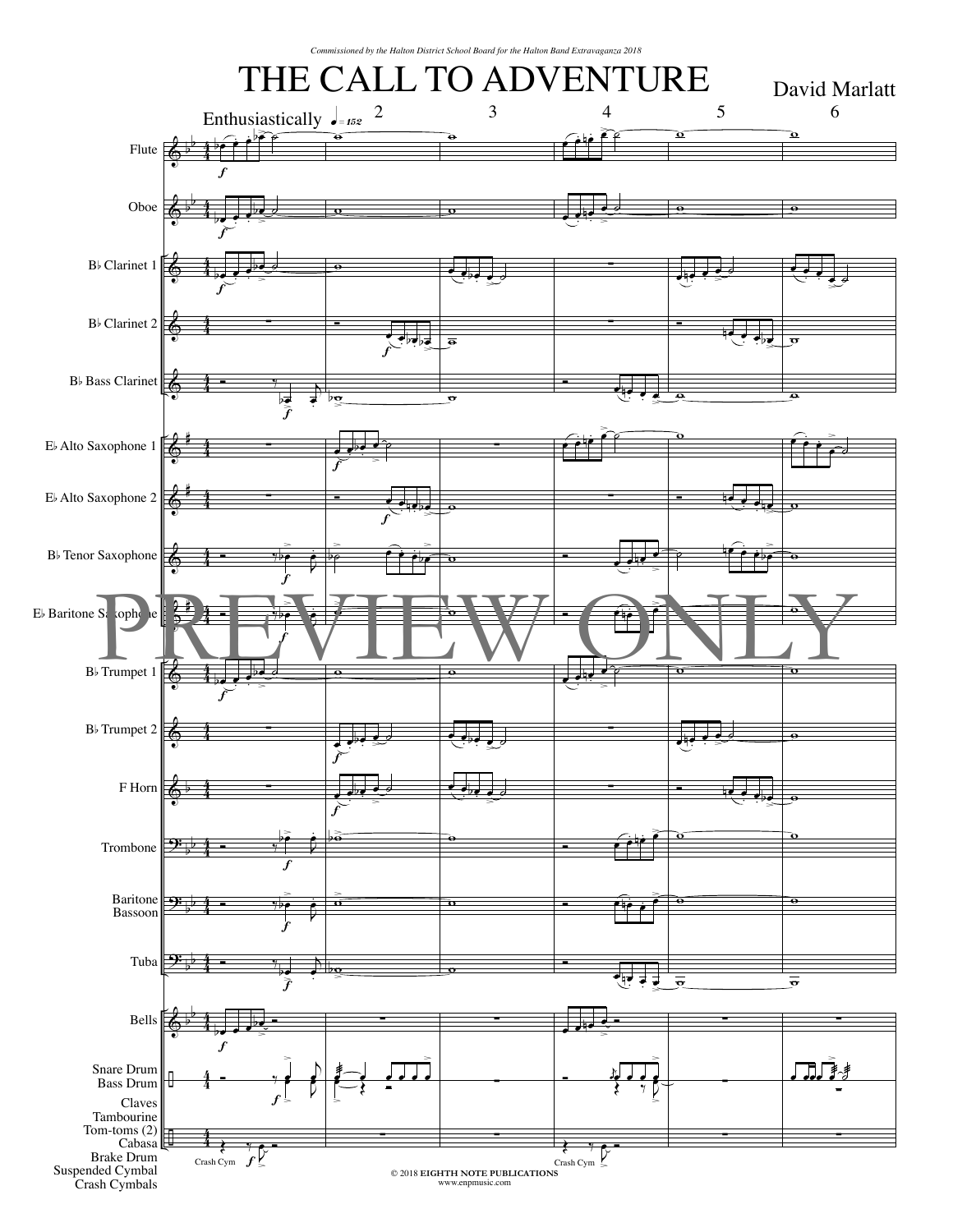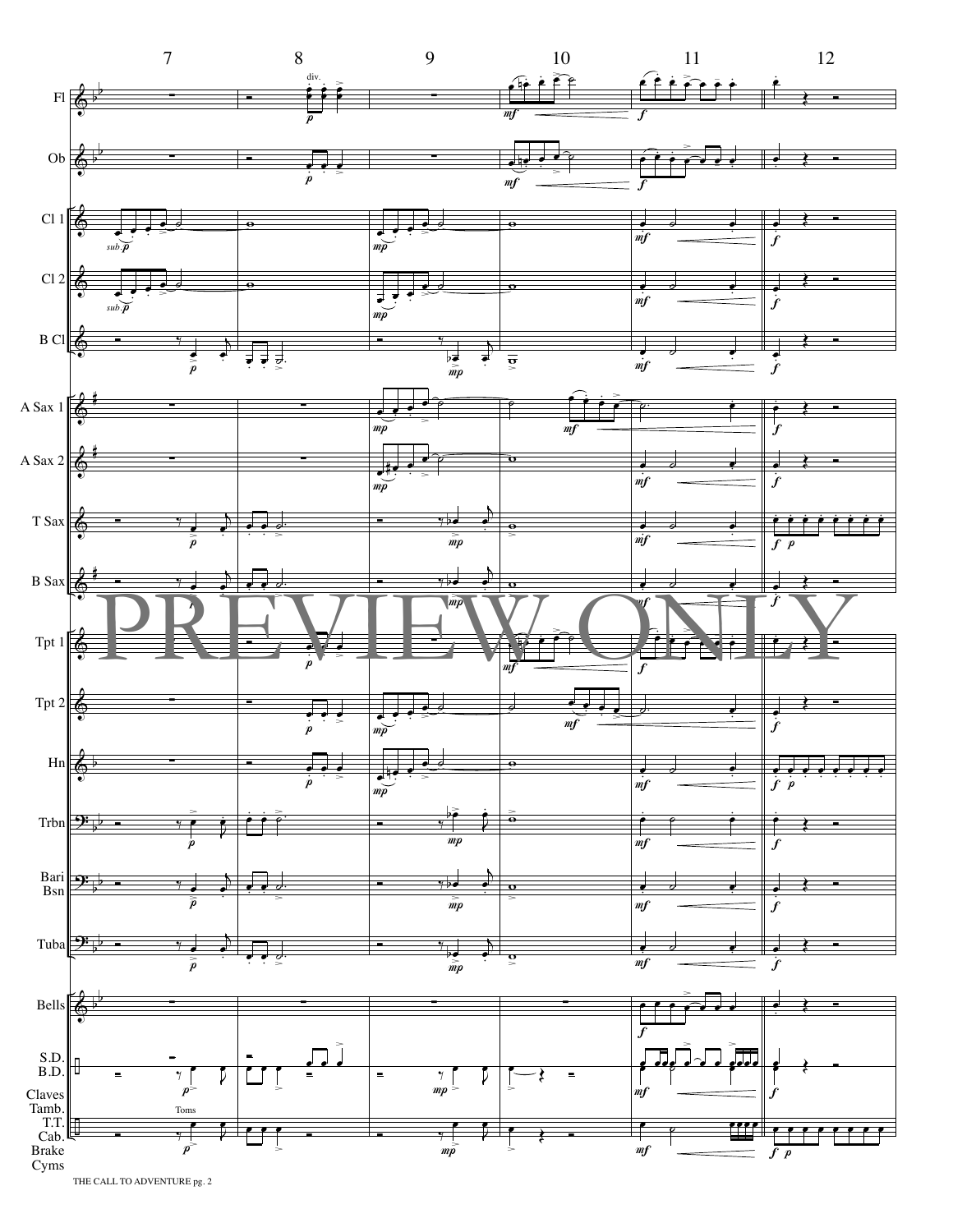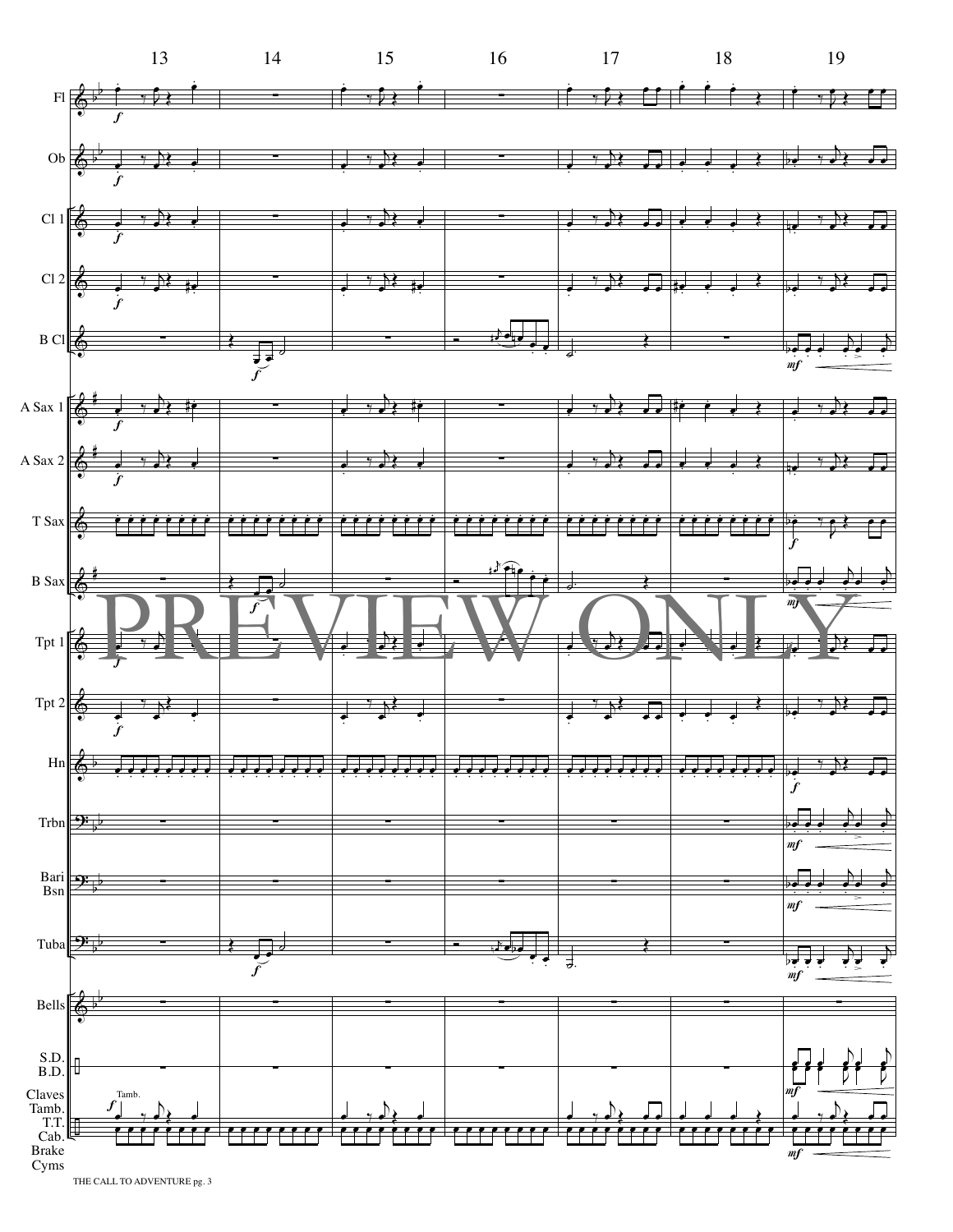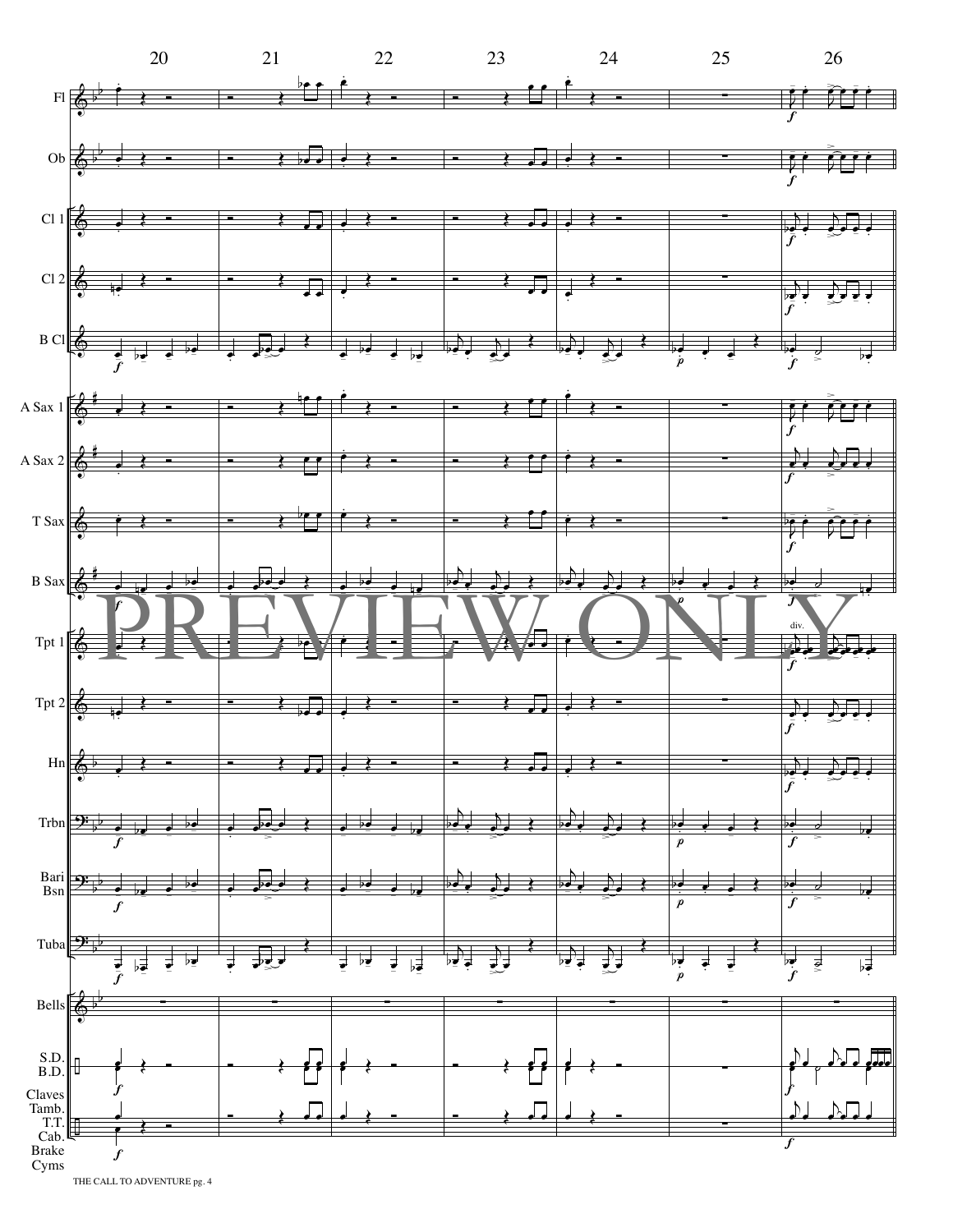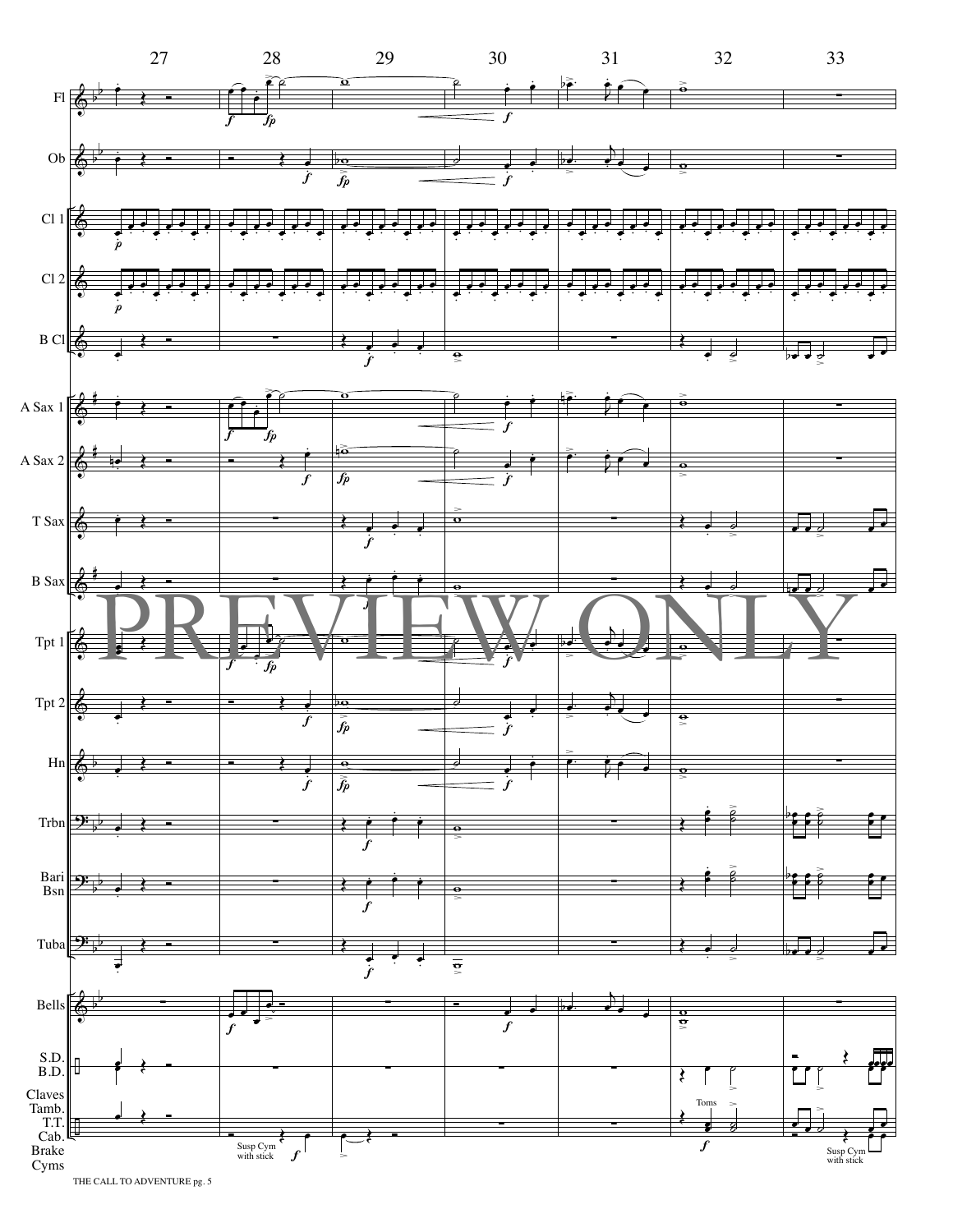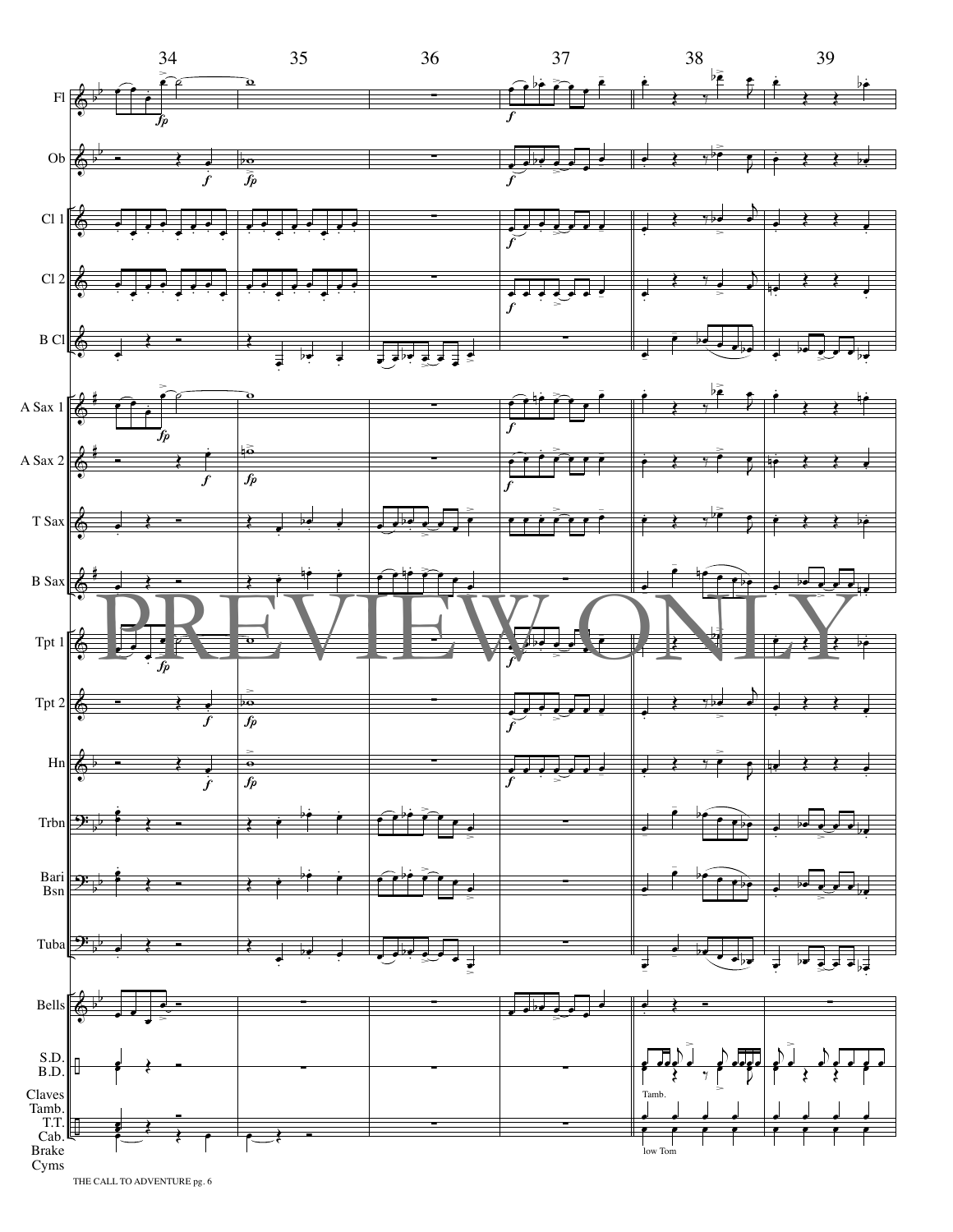![](_page_8_Figure_0.jpeg)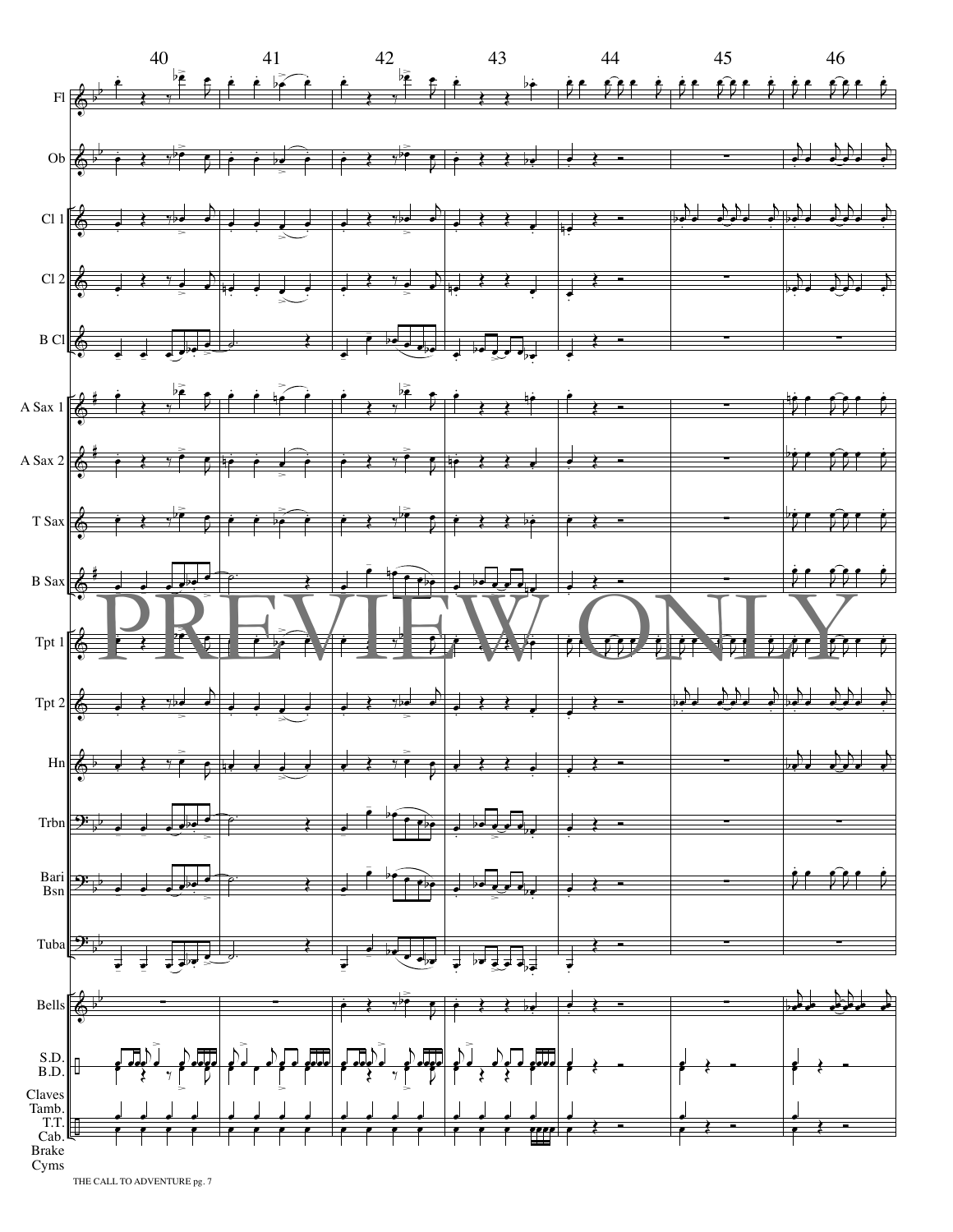![](_page_9_Figure_0.jpeg)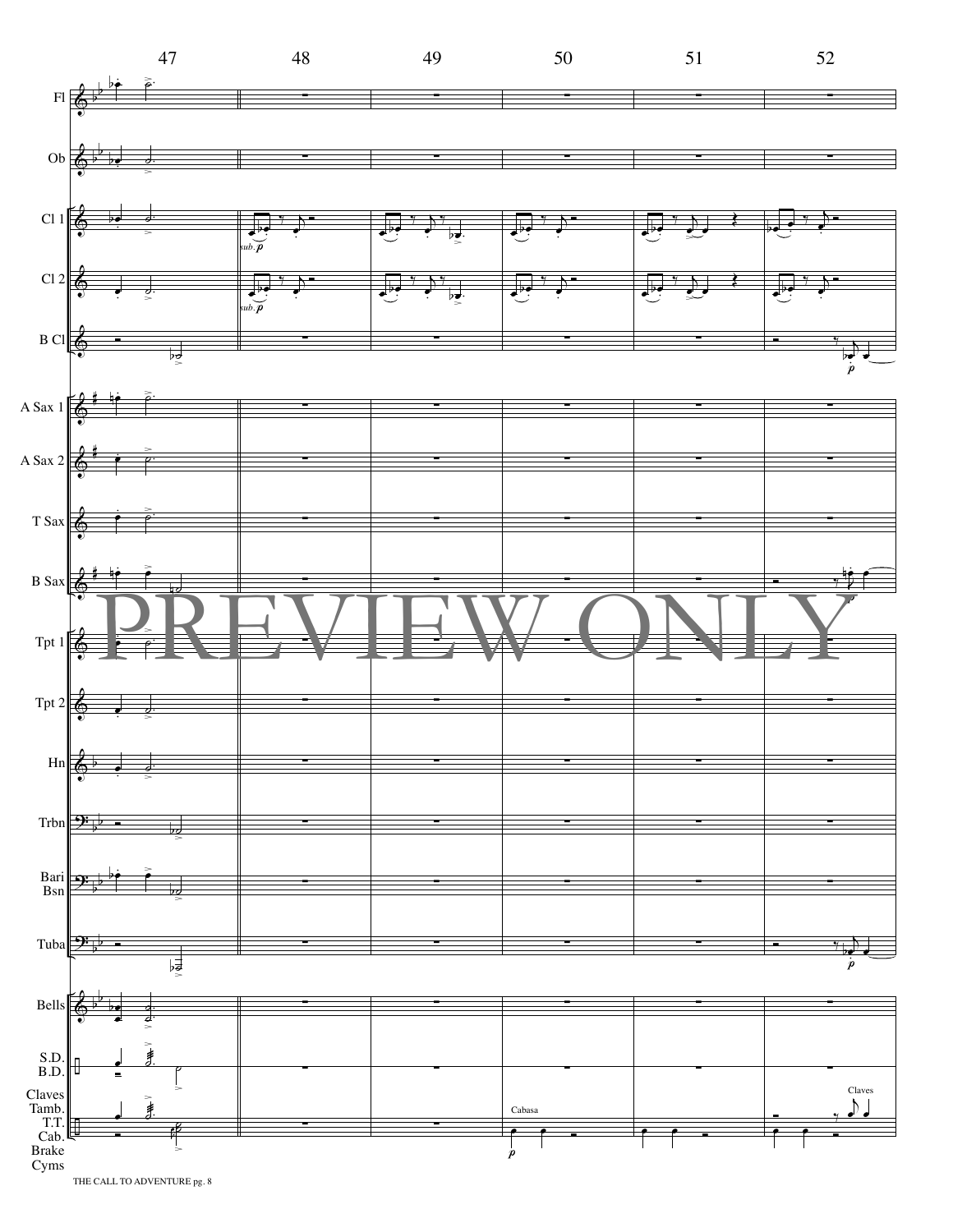![](_page_10_Figure_0.jpeg)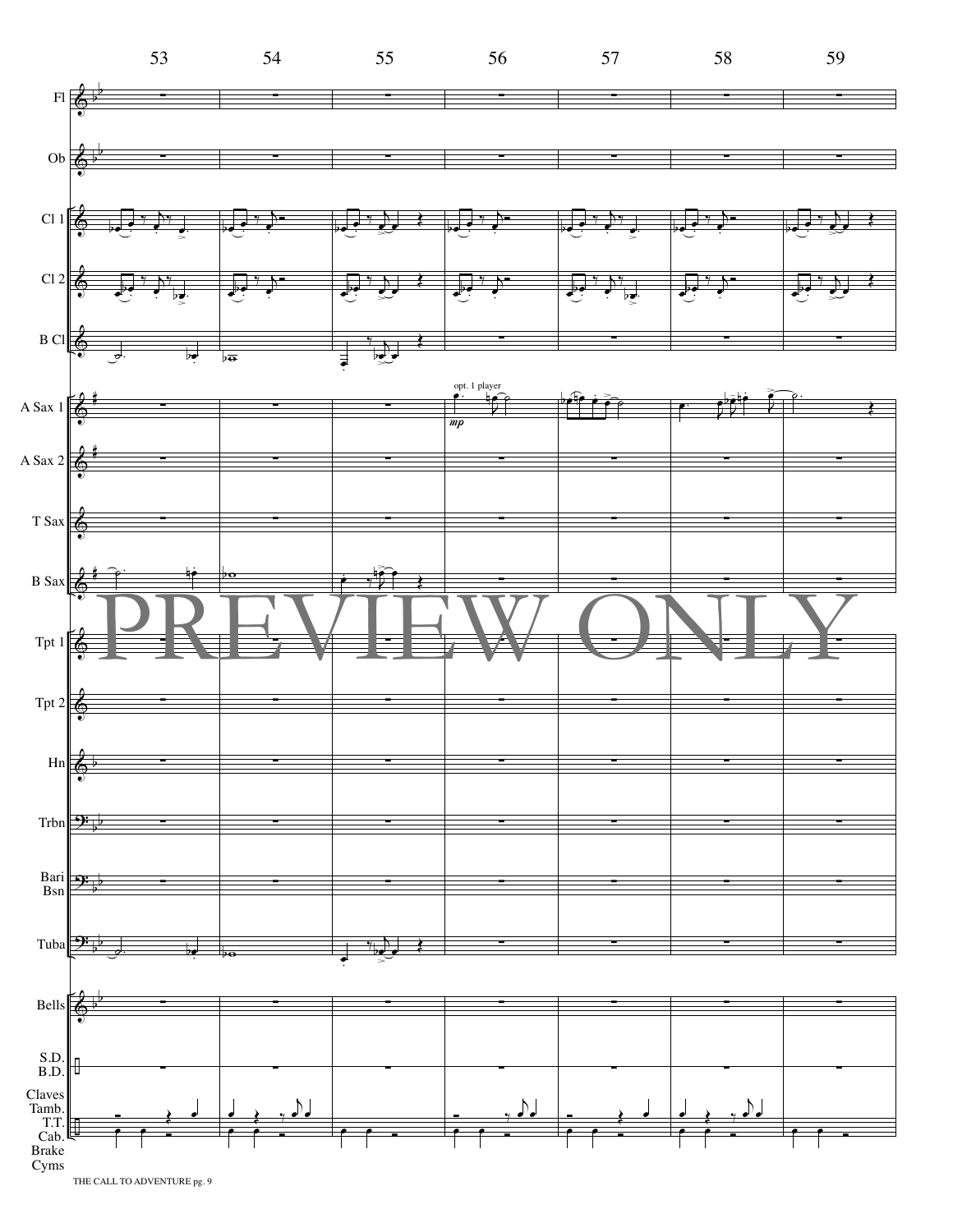![](_page_11_Figure_0.jpeg)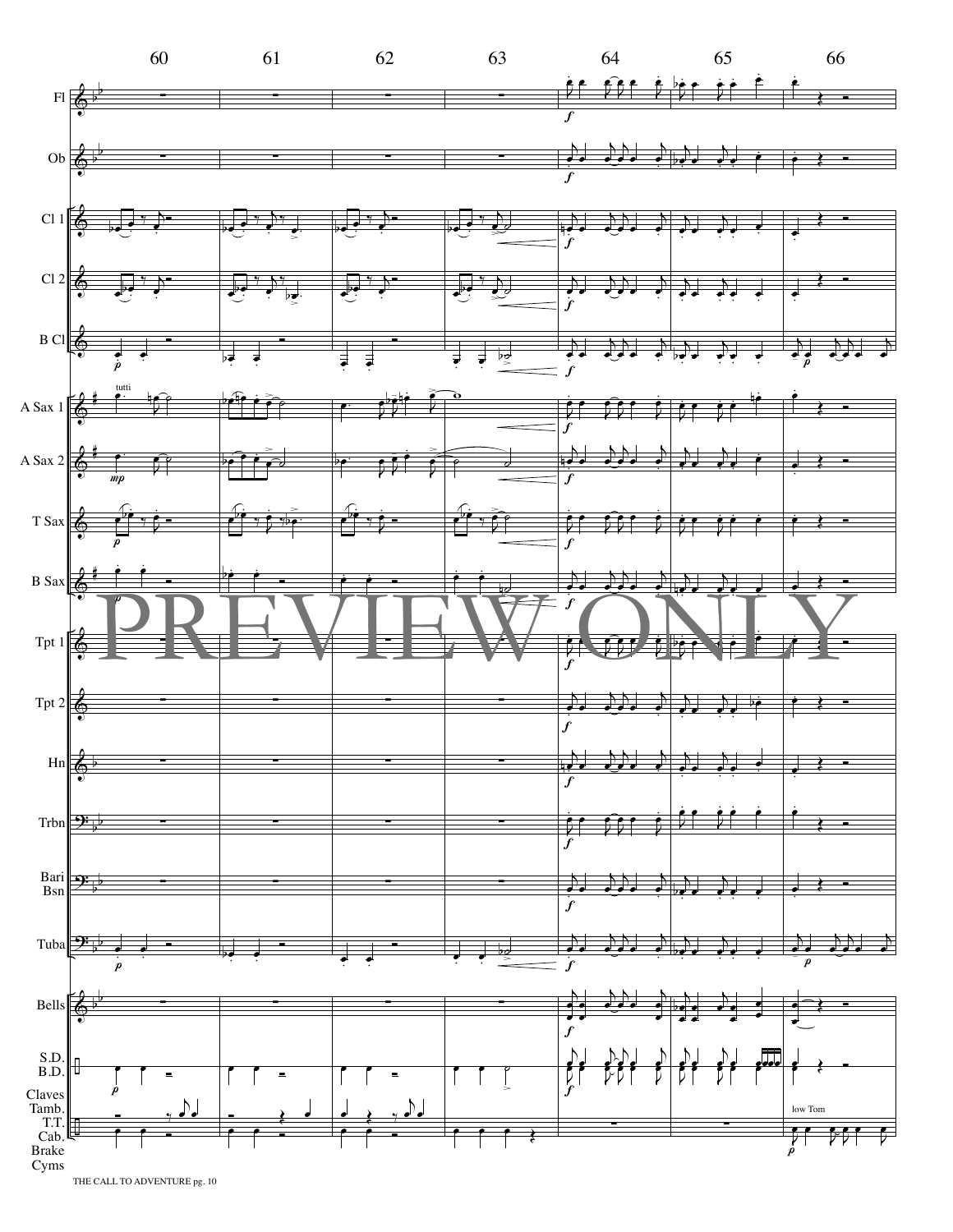![](_page_12_Figure_0.jpeg)

THE CALL TO ADVENTURE pg. 11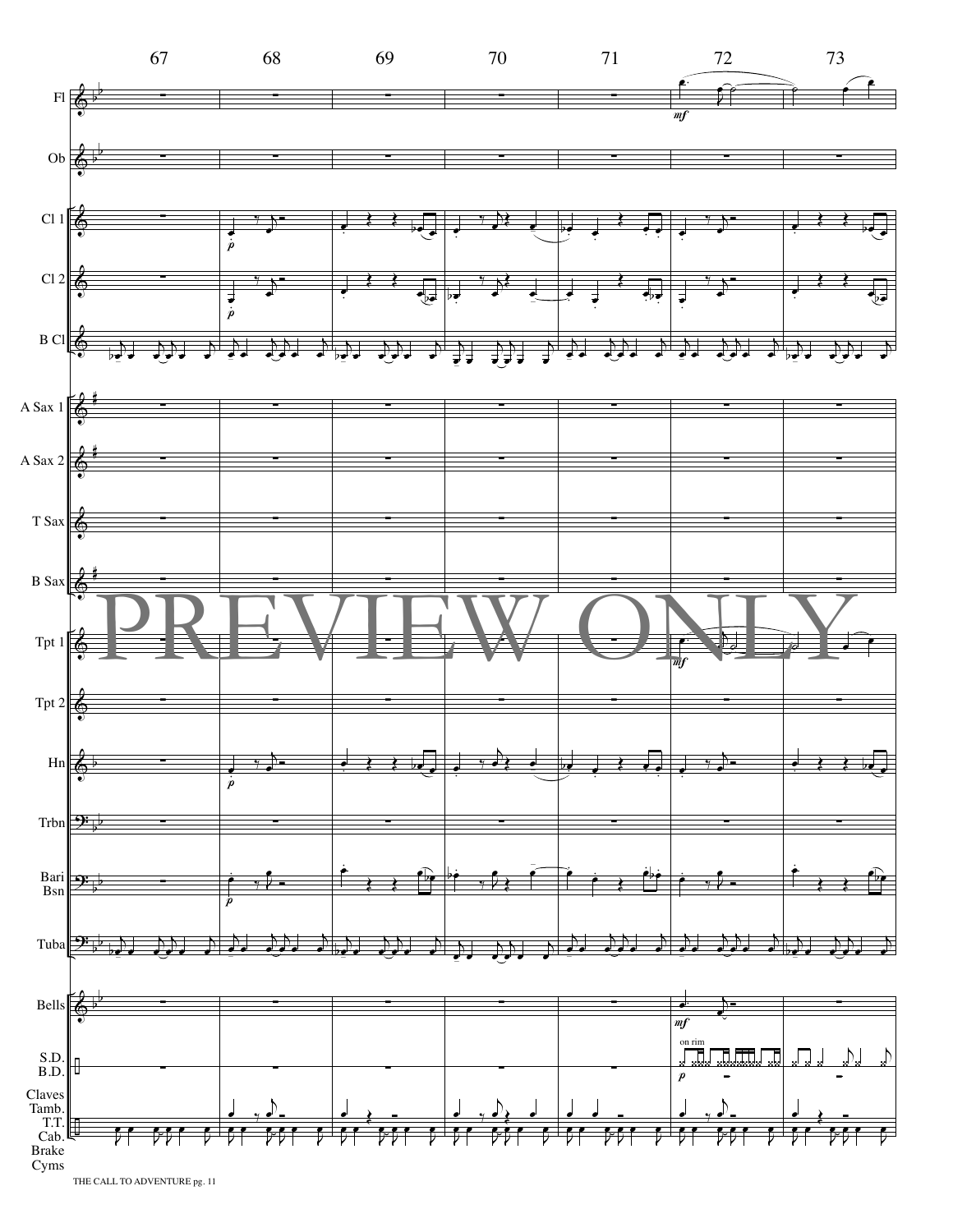![](_page_13_Figure_0.jpeg)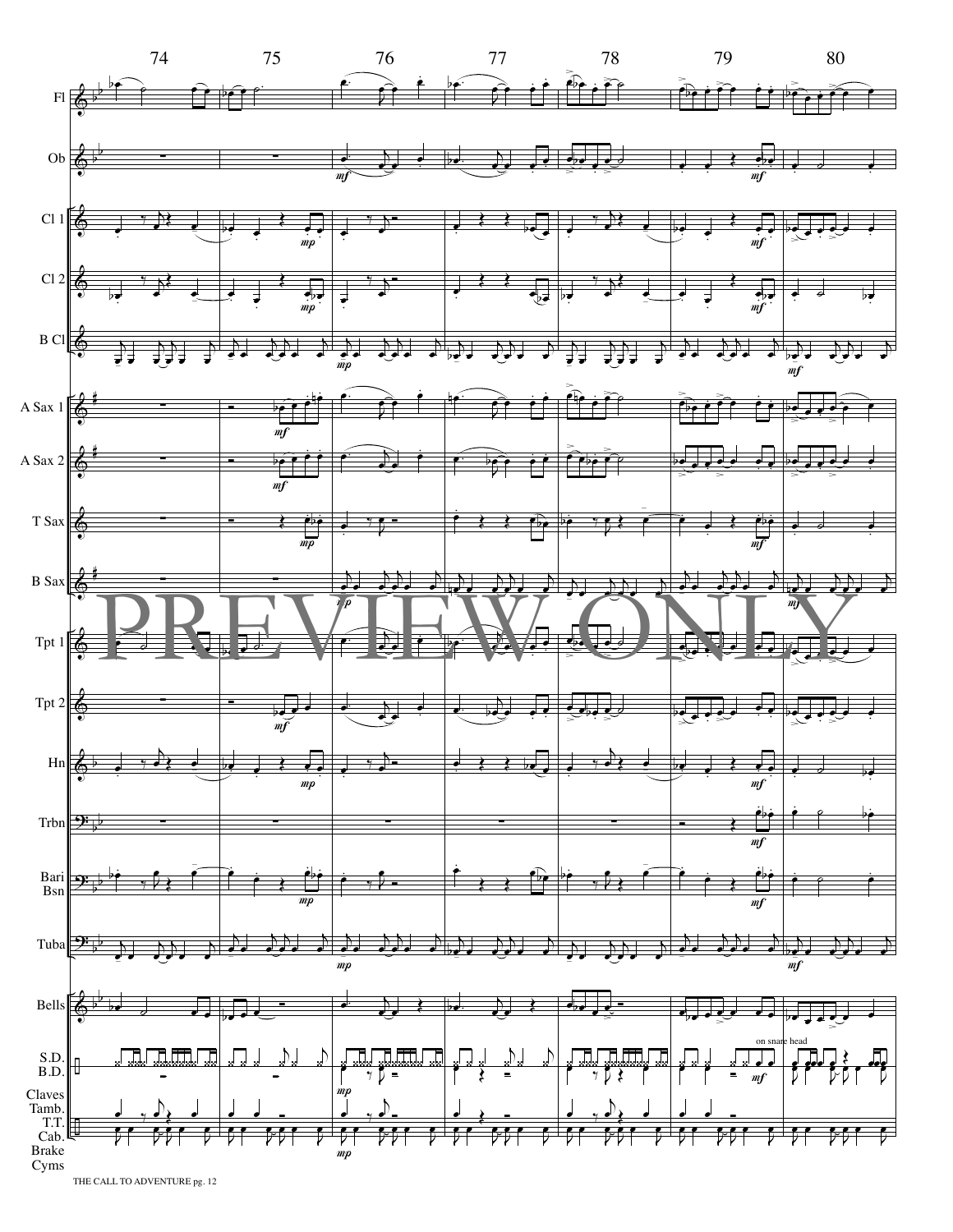![](_page_14_Figure_0.jpeg)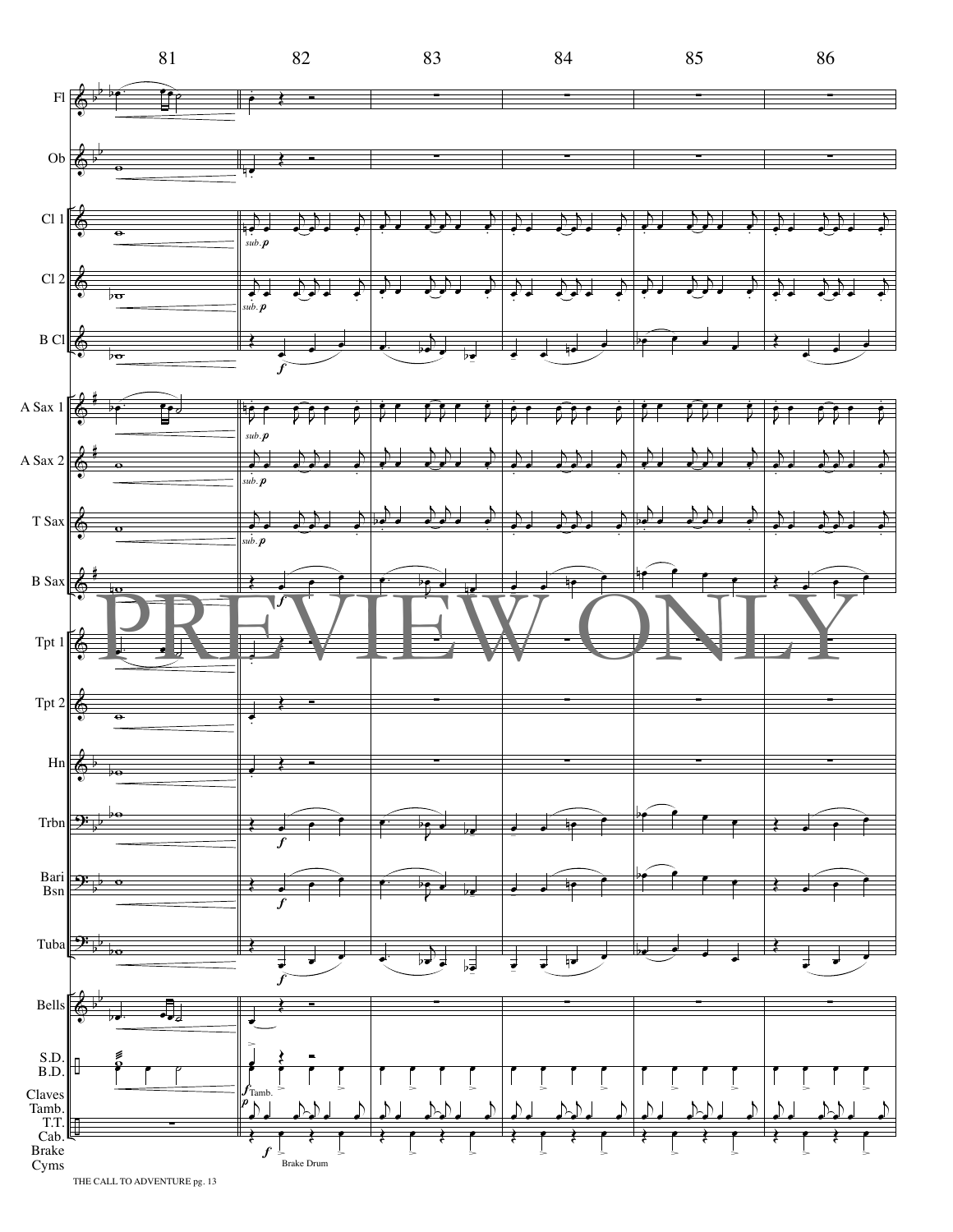![](_page_15_Figure_0.jpeg)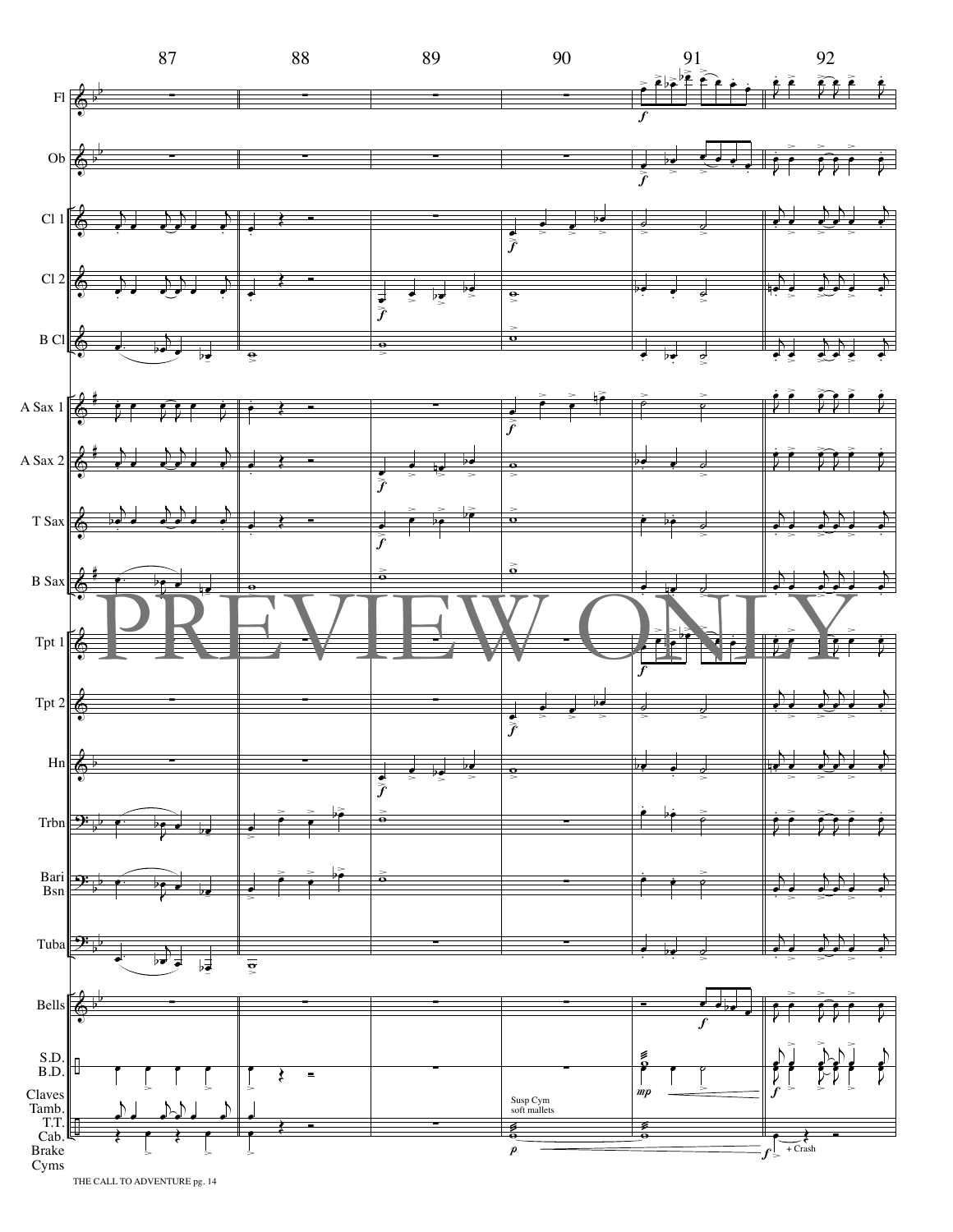![](_page_16_Figure_0.jpeg)